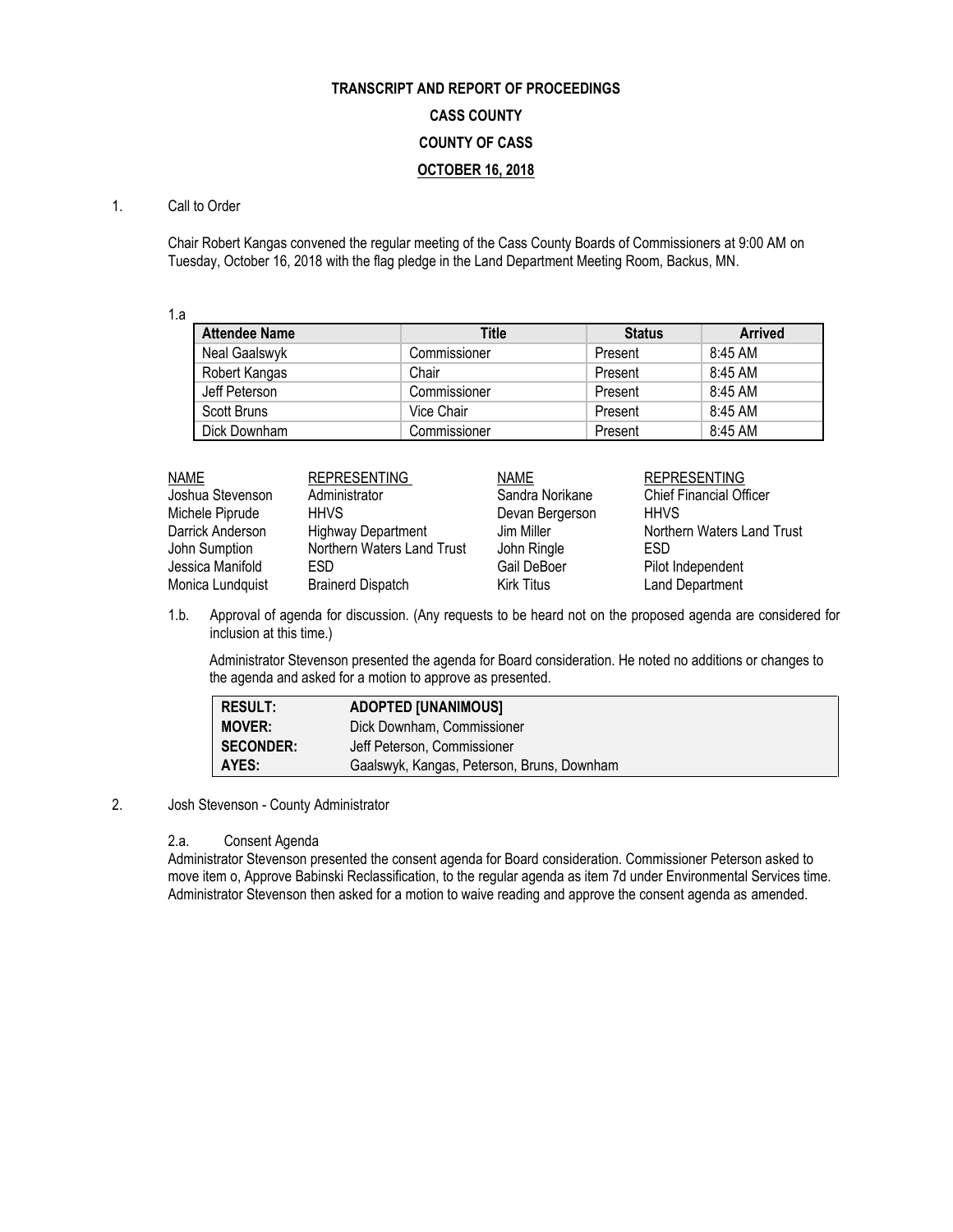Approve - Minutes of October 2nd, 2018

Approve – Auditor Warrants dated September 27, 2018 in the amount of \$140,465.28

Approve – Auditor Manual Warrants/Voids/Corrections (Batch 2) dated September 2018 in the amount of \$335,024.45

Receive & File – September 2018 Monthly budget reports.

Approve – Auditor Warrants dated October 4, 2018 in the amount of \$3,457,174.42

Approve – HHVS IFS Special Auditor Warrants dated September 27, 2018 in the amount of \$910.07

Approve – HHVS IFS- Manual Warrants/Voids/Corrections (Batch 1) dated September 2018 in the amount of (\$534.31)

Approve – HHVS IFS Auditor Warrants dated October 5, 2018 in the amount of \$122,124.67

Approve – HHVS IFS-SSIS Auditor Warrants dated October 5, 2018 in the amount of \$102,997.39

Approve – TRIAD HR Consulting grade rating for Maintenance Mechanic I, Grade 14, (new position) effective October 16, 2018.

Approve – TRIAD HR Consulting grade rating for Maintenance Mechanic II, Grade 16, (formerly Maintenance Mechanic, Grade 16) effective October 16, 2018.

Receive & File - Notice of probation completion for Katie Miller, Eligibility Worker, Grade 22, Step 04, on October 9, 2018.

Receive & file - Notice of separation of Rebecca May, County Agency Social Worker - CPS, effective September 28, 2018, and receive & file the notice of intent to fill with a budgeted County Agency Social Worker, Grade 30.

Receive & file - Notice of appointment of Judy Abraham to County Agency Social Worker - CPS, Grade 30, Step 1 vacated by Janice Mehle, effective October 23, 2018.

Receive & file - Notice of appointment of Loretta Weiss to County Agency Social Worker (current County Agency Social Worker-CPS), Grade 30, Step 3 vacated by Molly Fischer, effective October 9, 2018 receive & file the notice of intent to fill with a budgeted County Agency Social Worker-CPS, Grade 30.

Receive & file - Notice of appointment of Kristin Rittenour to Accounting Technician, Grade 19, Step 1 created with the conversion of Fiscal Officer to Accounting Technician, effective October 18, 2018.

Tobacco:

The Corner Store Depot, LLC – WRD Holdings, LLC – Sylvan

Y-Bottle Shop – TGL Corp – Shingobee

Long Pine Store, LLC – Jennifer Swiggart & Lee Rubitschung – Ponto Lake

Corner Store and Restaurant – David A Sheley, Jr – Powers

Orton's Walker Cenex – Orton Motor, Inc – Walker

Orton's Y-Mart – Orton Motor, Inc – Shingobee

Orton's Cass Lake Cenex – Orton Motor, Inc – Pike Bay

MacHart's Landing – Earl MacHart – Federal Dam

Walker Bay Spirits – City of Walker – Walker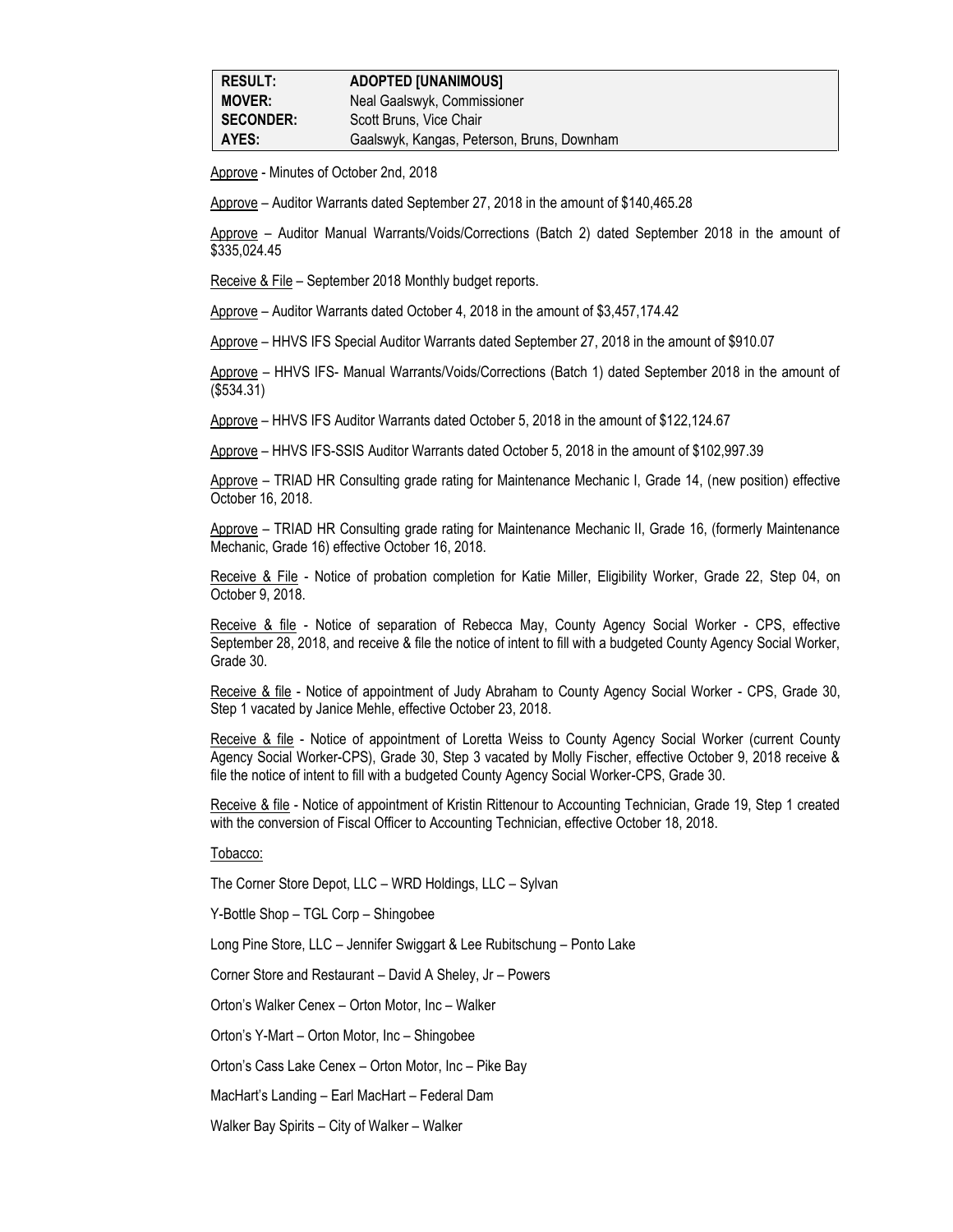Madden's on Gull Lake – Madden Brother's, Inc – East Gull Lake

The Classic at Madden's – Madden Brother's, Inc – East Gull Lake

Super One Foods – Miner's Inc – Walker

Anderson's Grand Vu Lodge – Jeffery Anderson - Turtle Lake

Remer Junction – Northern Star Coop – Remer (City)

On & Off Sale 3.2 Beer:

Iowana Beach Resort – Wilderness Retreat, LLC – Unorganized

On Sale 3.2 Beer:

Birch Villa Resort – Birch Villa Resort, LLC – Pike Bay

Approve Capital Projects Fund Activity:

Arrowhead Builder's Supply (Longville HWY) \$161.05

Bemidji Steel Company Inc (Longville HWY Salt Shed) \$239.84

Mark Beard (various) \$6,050.00

Bjerga's Feed Stores (Longville HWY) \$89.70

The Hartford (Longville Builder's Risk Ins) \$2,500.00

HY-TEC Construction (PR Transfer Station) \$71,284.48

MN Pollution Control Agency (Longville HWY) \$1,437.50

Pipe Dreamz Plumbing & Heating (Longville HWY) \$42,315 (NOTE: Direct Bill to Longville Ambulance for their portion)

Walker Pipe & Supply (Longville HWY) \$330.00

Approve – Minnesota Department of Public Safety 2018 Emergency Management Performance Grant in the amount of \$28,241.00 with a local match of \$28,241.00.

Approve – Memorandum of Understanding with Lutheran Social Services for participation in the Senior Companion Program.

Approve - Amendment to the Ski Trail Grooming Equipment Lease Agreement.

Approve - Consulting agreement with Hildi Inc for actuarial services.

Authorize: 25% Fund use in the amount of \$765 for environmental education at Deep Portage:

Pine and Lakes Home School – 51 participants on 9/18/18

Award - Contract for gravel delivery to Northfork Excavating not to exceed \$252.00

Award - Snow Plowing contract for the Cass County Land Department Buildings to North Fork Boulders & Excavating not to exceed \$200.00 per hour.

Approve – Olson reclassification as recommended by the Cass County Planning Commission at their October 8, 2018 regular meeting.

Approve – Wolf reclassification as recommended by the Cass County Planning Commission at their October 8, 2018 regular meeting.

Receive and File – September 2018 Interest Report

Receive & file – September 27, 2018 Timber Auction results 4,786 cords totaling \$99,201.00.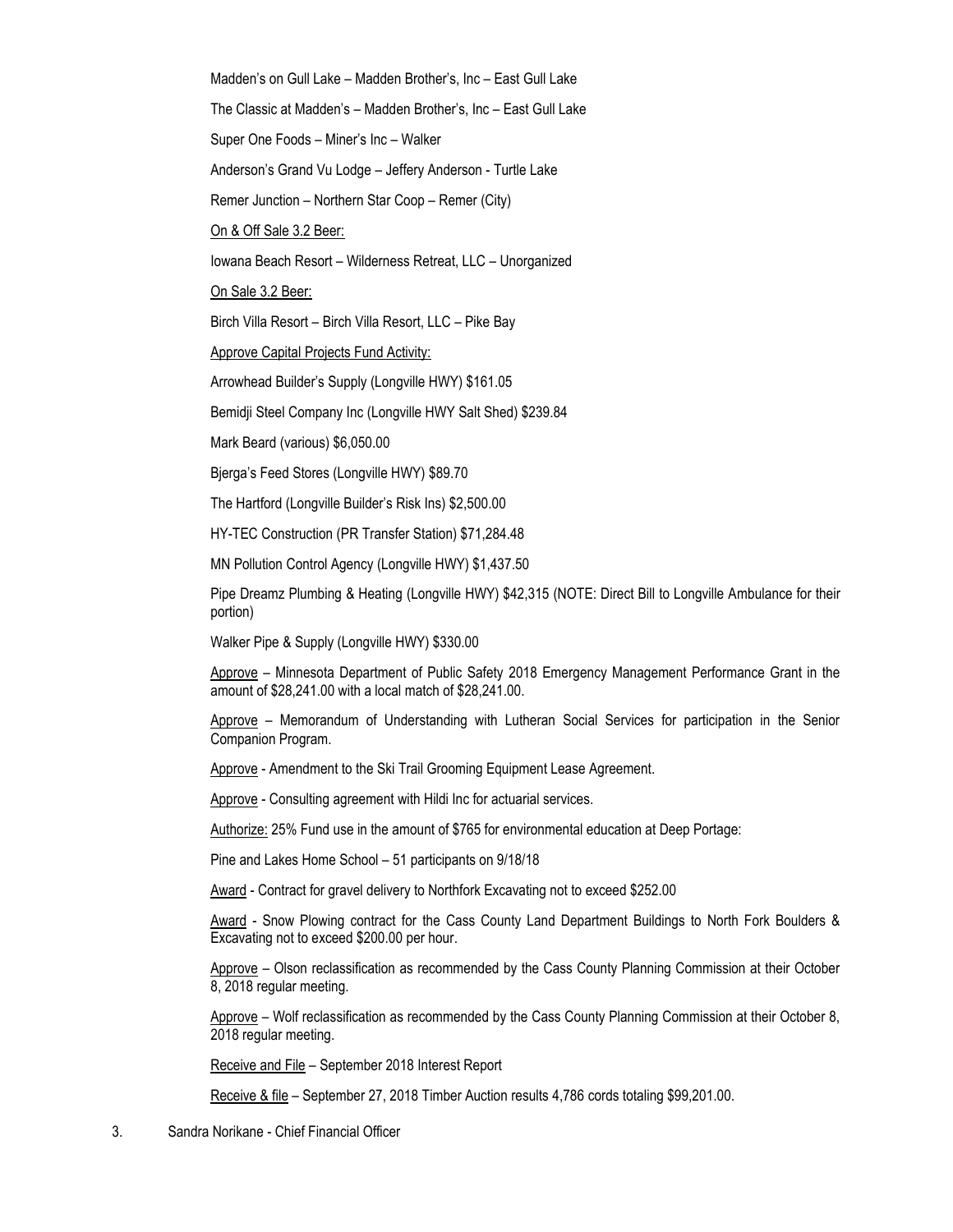## 3.a. Electronic Transaction Policy

Chief Financial Officer Sandra Norikane provided an update on the County's Electronic Transaction Policy. She reported that the County has followed procedures related to electronic transactions put in place several years ago when the County began accepting credit card payments for services. It was noted that current practices mirror those that are allowable under State Statutes. She also reported that the 2017 audit revealed a need to expand our practices to incorporate fleet cards currently used to purchase of fuel and other small items necessary to carry out job functions (such as wiper blades). She reported that after discussions with Department heads, the proposed revised Electronic Transaction Policy attempts to include all electronic transactions under one policy and requires all those that use cards to acknowledge receipt of the policy agreeing to only purchase items that are for a public purpose. She noted a goal not to change current operational practices and obtain acknowledgment from the users of County cards that will be kept on file for reference. She then asked for a motion to approve the Electronic Transaction Policy for Cass County as presented.

| <b>RESULT:</b>   | <b>APPROVED [UNANIMOUS]</b>                |
|------------------|--------------------------------------------|
| <b>MOVER:</b>    | Neal Gaalswyk, Commissioner                |
| <b>SECONDER:</b> | Dick Downham, Commissioner                 |
| AYES:            | Gaalswyk, Kangas, Peterson, Bruns, Downham |

## 4. Devan Bergerson - HHVS

4.a. Receive and File HHVS Financial Reports

HHVS Fiscal Supervisor Devan Bergerson and Director Michele Piprude provided an update on department financials for child service costs and cash account balance comparisons. They noted less children in placement in comparison to last year with higher costs. They attributed less children with higher costs to more structured settings for mental health residential treatment centers. It was noted that the cost per child is between \$300 to \$400 per day for this type of service. They reported costs have increased over last year and are expected to continue increasing into the future with Federal and State funding decreasing in 2019. They noted that this is a top legislative priority for Counties and the Association of Minnesota Counties will be working with legislators in the next session for a solution. The Board thanked them for the information and report.

**RESULT: RECEIVED AND FILED**

- 5. Greg Proper, Steve Frick, Curt Vining -Shingobee Trail Task Force
	- 5.a. Shingobee Connection Trail Task Force Fund 73 Request

Administrator Stevenson reported a request to commit \$150,000 of Fund 73 funds to the Cass County Highway Department as matching funds for an additional trail tunnel under MN371 from the Shingobee Connection Trail Task Force. He asked for a motion to table the request as no members from the task force were in attendance for the meeting.

| <b>RESULT:</b>   | <b>TABLED [UNANIMOUS]</b>                  |
|------------------|--------------------------------------------|
| <b>MOVER:</b>    | Neal Gaalswyk, Commissioner                |
| <b>SECONDER:</b> | Jeff Peterson. Commissioner                |
| AYES:            | Gaalswyk, Kangas, Peterson, Bruns, Downham |

- 6. Darrick Anderson Highway Department
	- 6.a. DNR Noxious Weed and Invasive Plant Grant Application

Highway Engineer Darrick Anderson provided a report on a grant application to the Minnesota Department of Natural Resources for noxious weed control. He noted a plan for the 2019 Noxious Weed program to cover spot spraying the entire County right of way and gravel pits to treat areas where weeds have returned or spread into previously treated areas. He also noted that treatment on Chippewa National Forest lands within the right of way will require a re-evaluation of the amount of acres allowed to be treated. He reported plans to expand treatment to include poison ivy. He noted the grant application will help offset local costs by roughly 50%. He then asked for a motion to approve application for the DNR Noxious Weed and Invasive Plant Grant Program to assist the County in covering costs for the County's Noxious Weed Program.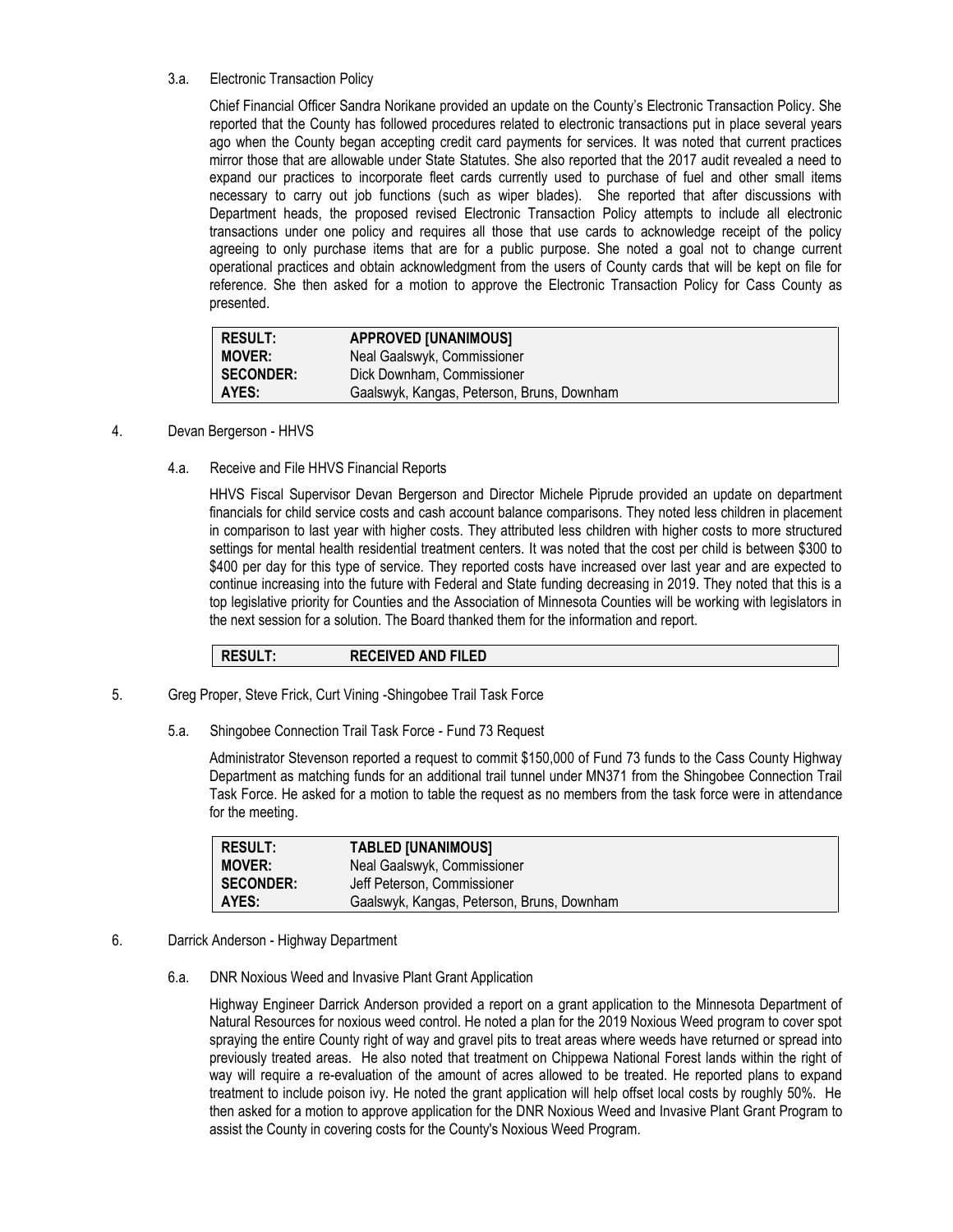| <b>RESULT:</b>   | <b>APPROVED [UNANIMOUS]</b>                |
|------------------|--------------------------------------------|
| <b>MOVER:</b>    | Dick Downham, Commissioner                 |
| <b>SECONDER:</b> | Jeff Peterson. Commissioner                |
| AYES:            | Gaalswyk, Kangas, Peterson, Bruns, Downham |

6.b. State Park Road Account Grant Application - CR 161

Highway Engineer Darrick Anderson presented a grant application to the Minnesota Department of Natural Resources (MNDNR) for Board consideration. He noted that the work is being proposed on Count Road 161 that provides access to Little Thunder Lake, Land O'Lakes State Forest and many residents. He noted that the proposed collaborative project would use our maintenance forces to improve the roadway with some contractor assistance. He reported that the proposed grant application is for the MNDNR to provide funds to purchase materials for completing the project. He also reported that the proposed improvement is to keep the roadway gravel but addressing the safety and drainage issues along the 4.1 mile corridor for \$444,000. He then asked for a motion to approve MNDNR State Park Road Account Grant Application for the County Road 161 road improvement project.

| <b>RESULT:</b>   | <b>APPROVED [UNANIMOUS]</b>                |
|------------------|--------------------------------------------|
| <b>MOVER:</b>    | Dick Downham, Commissioner                 |
| <b>SECONDER:</b> | Jeff Peterson, Commissioner                |
| AYES:            | Gaalswyk, Kangas, Peterson, Bruns, Downham |

6.c. State Park Road Account Grant Application - CR 139

Highway Engineer Darrick Anderson provided a Minnesota Department of Natural Resources (MNDNR) grant application for Board consideration. He reported that the County Road 139 project was paved by the State Park Road Account in 2000 and the pavement has since deteriorated to the point where it needs to be redone. He noted discussions with the MNDNR resulted in agreement that converting this road back to gravel is in the best interest of both parties due to the poor subgrade material and the increased costs of trying to maintain a paved road surface. He noted that the grant application will cover reclaiming the existing bituminous and the placement of additional gravel. He then asked for a motion to approve the MNDNR State Park Road Account Grant Application for the Count Road 139 road improvement project.

| <b>RESULT:</b>   | <b>APPROVED [UNANIMOUS]</b>                |
|------------------|--------------------------------------------|
| <b>MOVER:</b>    | Dick Downham, Commissioner                 |
| <b>SECONDER:</b> | Scott Bruns, Vice Chair                    |
| AYES:            | Gaalswyk, Kangas, Peterson, Bruns, Downham |

6.d. Federal Dam Maintenance Agreement

Highway Engineer Darrick Anderson provided a status report of the County's maintenance agreement with the City of Federal Dam. He reported meeting with the City of Federal Dam on October 8th and recommended advertising for bids to maintain their roads as several contractors in the area could provide better response times and make the City their priority. He informed the Board that they provided notice of termination of our agreement with the option to develop a new agreement if they don't get any reasonable bids. He provided the Board a copy of the letter and existing agreement for reference. The Board thanked him for the report and explanation.

# **RESULT: RECEIVED AND FILED**

- 7. John Ringle ESD Director
	- 7.a. Recycle Bin Agreement

Environmental Services Director John Ringle provided a memorandum of agreement regarding County recycle bins on private property for Board consideration. He reported working with the owner of 'The Corner Store Depot' in Pillager to accommodate changes to the business and County owned recycle bins. He noted that the County and the owner have made significant improvements to the property and have agreed to a ten-year commitment to protect the County investment. He reported that the Township preferred to keep the recycle bins at the site and plans to work with the Minnesota Department of transportation on signage to the site. He then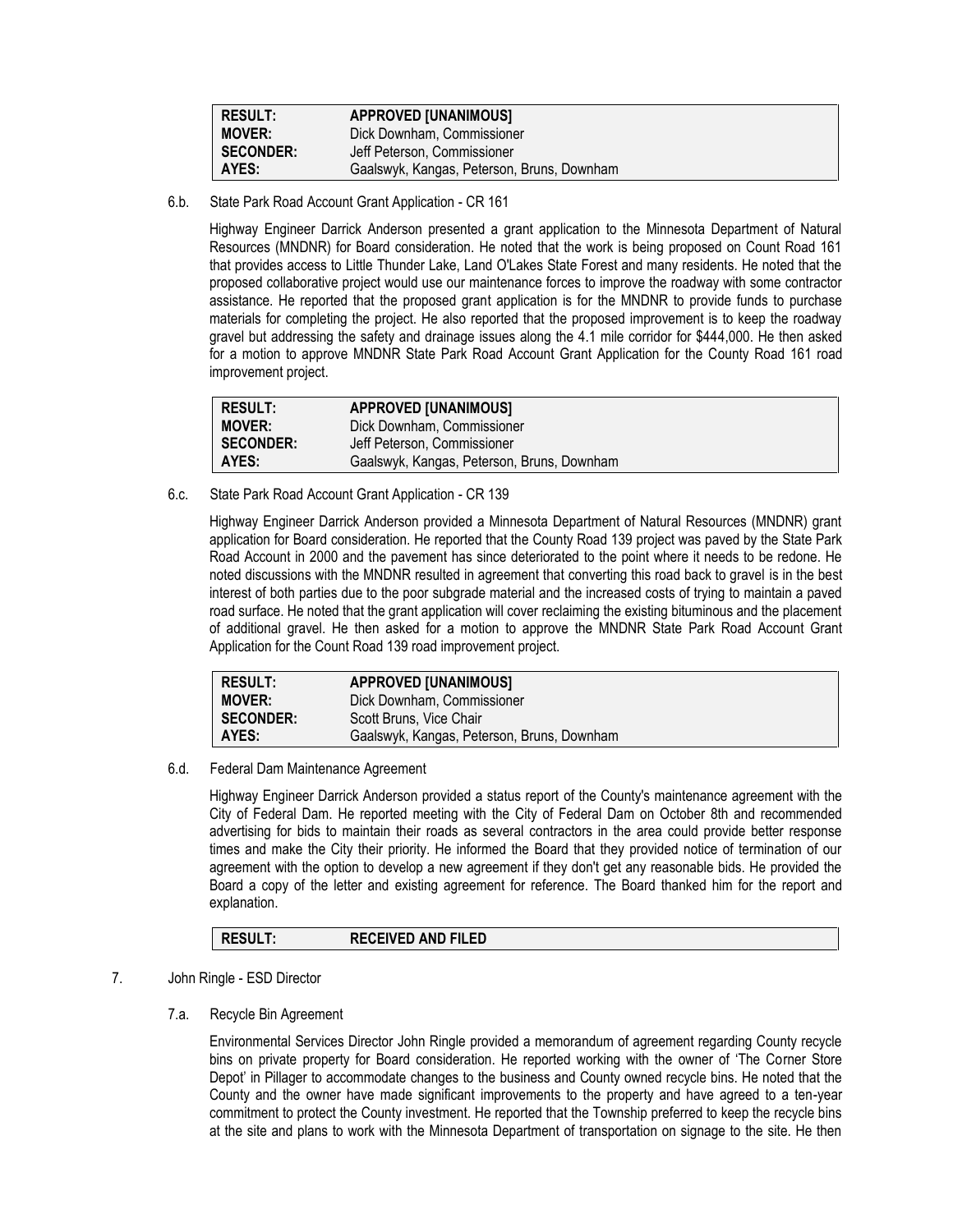asked for a motion to approve memorandum of agreement with WRD Holdings LLC, dba "the Corner Store Depot" in Pillager for County recycle bins located on private property.

| <b>RESULT:</b>   | <b>APPROVED [UNANIMOUS]</b>                |
|------------------|--------------------------------------------|
| <b>MOVER:</b>    | Neal Gaalswyk, Commissioner                |
| <b>SECONDER:</b> | Scott Bruns, Vice Chair                    |
| AYES:            | Gaalswyk, Kangas, Peterson, Bruns, Downham |

7.b. AIS Task Force

Environmental Services Director John Ringle provided a report on the Aquatic Invasive Species (AIS) Task Force. He noted plans to reconvene the AIS Task Force to amend the 2015 Cass County AIS Management plan. He reported that Cass County was the first county in Minnesota to adopt a written plan, but it has had no formal revisions over the past 5 years. He also reported that the AIS Task Force members consist of Lake Association representatives, SWCD liaison member, Cass County Board member, Agency members and any other interested parties as determined by County. He noted that the goal of the AIS Task Force is to update the Cass County AIS Management Plan and provide direction for future AIS budgets. He then asked for a motion to re-convene the AIS Task Force and appoint Commissioner Bruns to represent the County Board.

| <b>RESULT:</b>   | <b>APPROVED [UNANIMOUS]</b>                |
|------------------|--------------------------------------------|
| <b>MOVER:</b>    | Dick Downham, Commissioner                 |
| <b>SECONDER:</b> | Jeff Peterson. Commissioner                |
| AYES:            | Gaalswyk, Kangas, Peterson, Bruns, Downham |

7.c. Leech Lake Area Watershed Foundation Letter of Support

Environmental Services Director John Ringle was joined by John Sumption and Jim Miller from Northern Waters Land Trust to request a letter of support for Leech Lake Area Watershed Foundation's (LLAWF) Application for Land Trust Accreditation. They explained that the LLAWF is working to become accredited by the National Land Trust Accreditation Commission to hold conservation easements. They reported that national standards have been created to protect holders of conservation easements from liability and to ensure the easements are defensible and enforceable. They noted that this accreditation may help in acquiring funding for conservation easements in the future. The Board discussed public land access and development of private land as it relates to conservation easements. John Ringle then asked for a motion to approve the letter of support for Leech Lake Area Watershed Foundation Application for Land Trust Accreditation as presented.

| <b>RESULT:</b>   | <b>APPROVED [UNANIMOUS]</b>                |
|------------------|--------------------------------------------|
| <b>MOVER:</b>    | Dick Downham, Commissioner                 |
| <b>SECONDER:</b> | Neal Gaalswyk, Commissioner                |
| AYES:            | Gaalswyk, Kangas, Peterson, Bruns, Downham |

7.d. Approve Babinski Reclassification

Environmental Services Director John Ringle and Environmental Services Deputy Director Jessica Manifold addressed the Board regarding the Babinski reclassification request. They reported that the Board referred the reclassification request to the Planning Commissioner during the October 2, 2018 meeting. They also reported that the Planning Commission recommended approval by the County Board at their October 8, 2018 meeting after notification to adjoining land owners and receiving comments. The Board verified that concerns noted during the public hearing process were addressed by the Planning Commission. John Ringle then asked for a motion to approve the Babinski Foundation reclassification as recommended by the Cass County Planning Commission at their October 8, 2018 regular meeting.